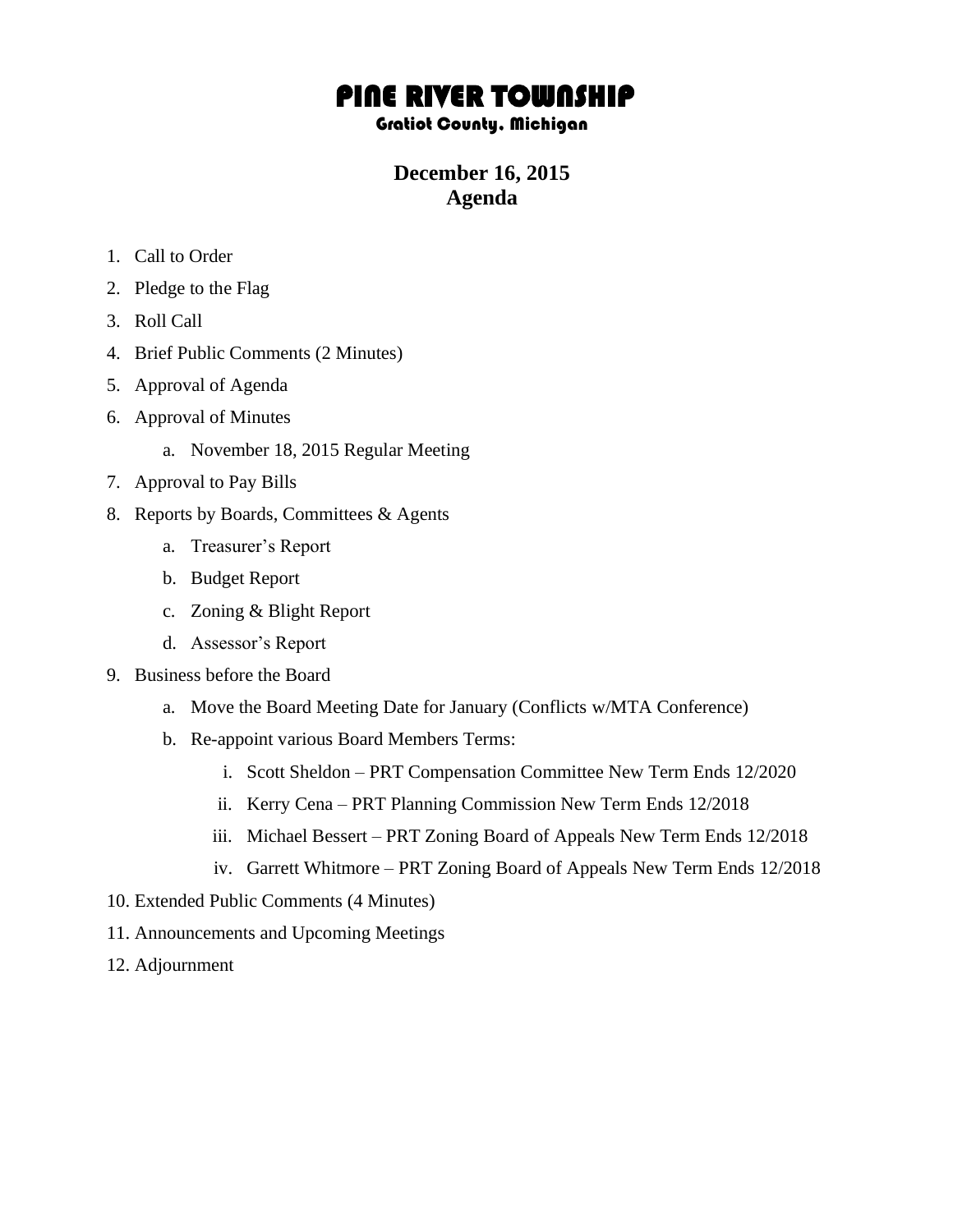## **MINUTES OF THE PINE RIVER TOWNSHIP BOARD MONTHLY MEETING DECEMBER 16, 2015**

- 1. The regular monthly meeting of the Pine River Township Board was called to order at 7:00 pm by Supervisor Beeson at the Township Hall.
- 2. Pledge the flag: The board and the public said the pledge to the flag.
- 3. Roll Call: Moeggenborg: absent, Baker: absent, Best: present, Beeson: present, Rademacher: present. (3) Board members present; (2) absent Moeggenborg, Baker.
- 4. Brief Public comments (2 minutes): None.
- 5. Approve the Agenda: Motion by Best: second by Rademacher: to approve the Agenda as presented. All present board members approved. Motion carried 3-0.
- 6. Approve the Minutes: Motion by Best: second by Rademacher: to approve the Regular Meeting Minutes of November 18, 2015. All present board members approved. Motion carried 3-0.
- 7. Approval to Pay Bills: Motion made by Best: second by Rademacher: to pay bills as presented in the amount of \$ 49,225.38. All present board members approved. Motion carried 3-0.
- 8. Reports by Boards, Committees & Agents
	- a. Treasurers Report Discussion; report placed on file.
	- b. Budget Report Discussion: report placed on file.
	- c. Zoning & Blight Officer Discussion: report placed on file
	- d. Assessor Report Discussion
	- e. Fire Services Discussion
- 9. Business before the Board
	- a. Move the Board Meeting Date for January (Conflicts w/ MTA Conference) It was decided **not** to change the January 20, 2016 meeting date.
	- b. Re-appointment of various Board Members Terms:

| <b>Board Member Name</b> | <b>Board</b>                   | <b>Term Expiring Date</b> | <b>Length of Terms</b> |
|--------------------------|--------------------------------|---------------------------|------------------------|
| <b>Scott Sheldon</b>     | <b>Compensation Commission</b> | 12/2020                   | 5 year terms           |
| Kerry Cena               | <b>Planning Commission</b>     | 12/2018                   | 3 year terms           |
| Michael Bessert          | Zoning Board of Appeals        | 12/2018                   | 3 year terms           |
| <b>Garrett Whitmore</b>  | Zoning Board of Appeals        | 12/2018                   | 3 year terms           |